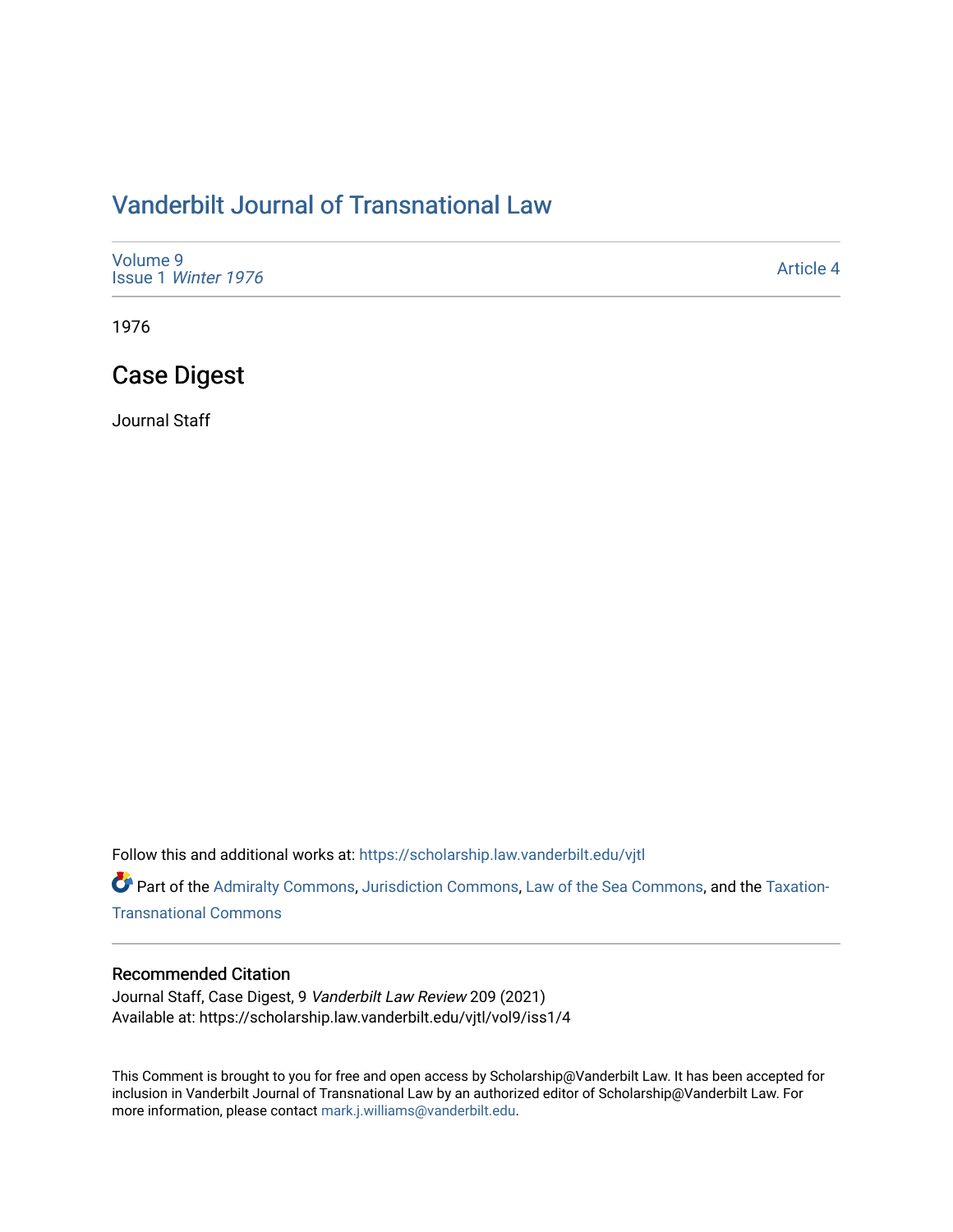# **CASE DIGEST**

The purpose of this *Case Digest* is to identify and summarize for the reader recent cases that have less significance than those that merit an in-depth analysis. Included in the digest are cases that apply established legal principles without necessarily introducing new ones.

The cases are grouped in topical categories, and references are given for further research. It is hoped that attorneys, judges, teachers and students will find that this digest facilitates research in problems involving current aspects of transnational law.

# TABLE **OF CONTENTS**

# **1. ADMIRALTY**

**EMPLOYER is LIABLE AS A** *Pro Hac Vice* **OWNER FOR NEGLIGENCE OF AN EMPLOYEE ENGAGED IN SERVICES OTHER THAN STEVEDORING**

**A** longshoreman injured while loading a barge sued both the barge owner and his employer for negligence under section 18(a) of the **1972** amendments to the Longshoremen's and Harbor Workers' Compensation Act. Although the district court found **by** reason of the employer's exclusive possession and control of the barge at the time of the accident that the employer was an owner *pro hac vice,* it granted a summary judgment for the employer, dismissed the employee's negligence action, and rejected the barge owner's claim for contribution. The court of appeals reversed and remanded, holding that the employer as a stevedore was indeed insulated from liability for negligence under subsections 905(a) and **(b),** but that if the facts demonstrated that the injury arose from negligent services connected with the barge other than stevedoring, then the employer would be liable as a *pro hac vice* owner. Since there was no change in the operative language of the exclusive remedy provision, the court reasoned that Congress had not intended to change the Supreme Court's construction of that provision as enunciated in *Reed v. The Yaka,* **373 U.S.** 410 **(1963),** which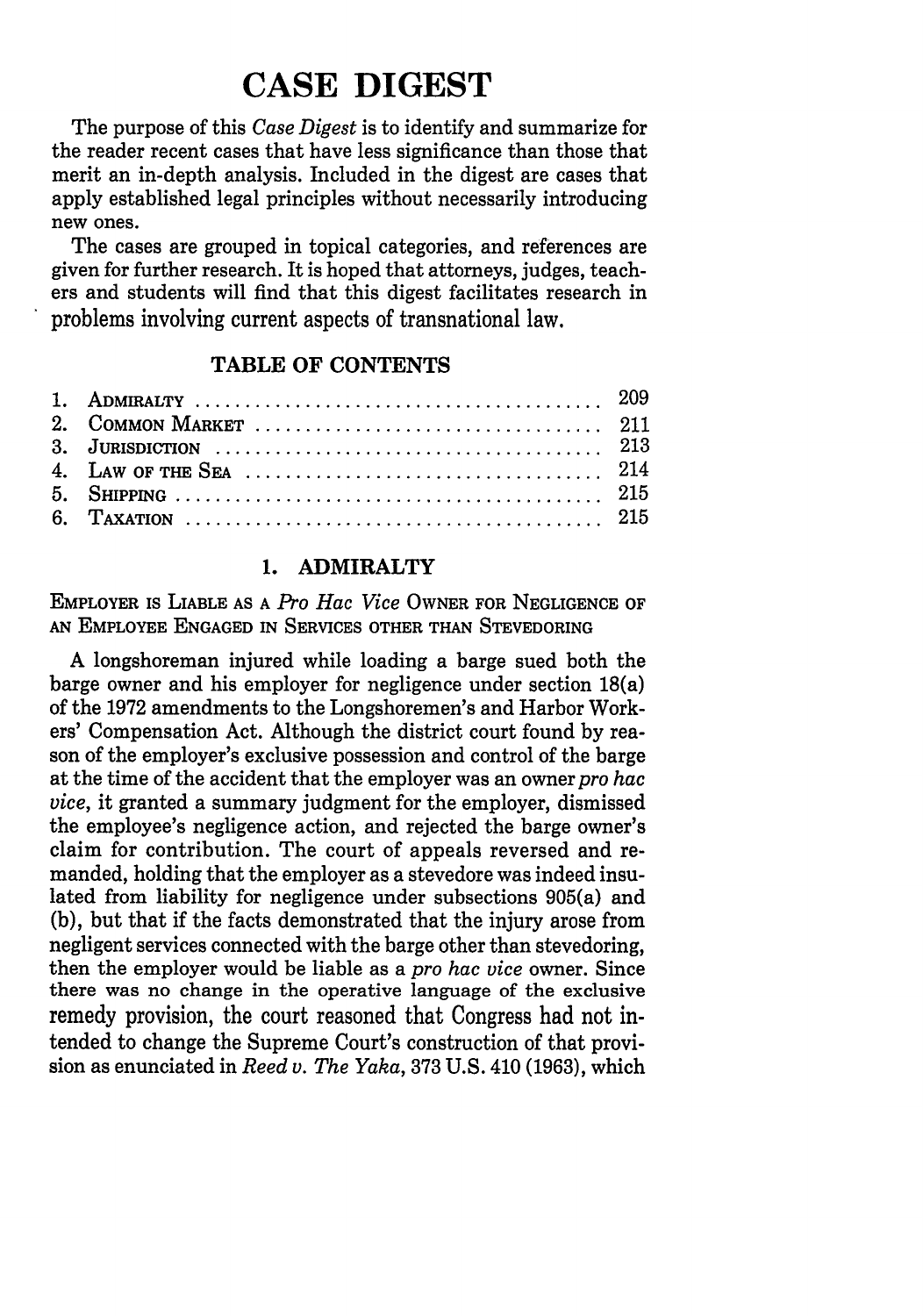allowed a suit against a *pro hac vice* owner who was also an employer. *Significance* **-** This decision is the first to determine the relationships between "vessel," "employer," and "owner" under section 905(b) of the 1972 amendments to the Longshoremen's and Harbor Workers' Compensation Act for purposes of negligence liability. *Griffith v. Wheeling-Pittsburg Steel Corp.,* 44 U.S.L.W. 2111 (3rd Cir. 1975).

SUBMERSIBLE OIL STORAGE FACILITY **USED** IN **CONNECTION** WITH OFF-SHORE DRILLING Is CLASSIFIABLE **AS A "VESSEL"** WITHIN PROVISIONS OF JONES ACT AND GENERAL MARITIME JURISDICTION

Crew members brought suit against oil field contractor and facility owner under the Jones Act to recover for injuries sustained when a submersible oil storage facility tilted and refloated on its side after an accidental removal of ballast. Plaintiffs contended, and the court held, that the submersible oil storage facility was a vessel. Following its decision in *Cook v. Belden Concrete Products, Inc.,* 472 F.2d 999 (5th Cir. 1973), the court noted that the purpose for which a facility was constructed and the business in which it is engaged are the controlling considerations in determining whether or not the facility is a vessel, and that self-contained motive power is not a requirement for that finding. The court reasoned that the submersible oil storage facility should be classified according to that test, as are submersible drilling barges and mobile drilling platforms. *Significance* - This case extends Jones Act and general maritime jurisdiction to submersible oil storage facilities when the facility's purpose and present use render it a vessel. *Hicks v. Ocean Drilling & Exploration Co.,* 512 F.2d 817 (5th Cir. 1975).

ExCLUsIvE REMEDY PROVISION OF THE PUERTO Rico WORKMEN'S Acci-**DENT COMPENSATION** ACT DOES NOT APPLY TO **A** PUERTO RICAN CITI-**ZEN** INJURED **OUTSIDE** THE TERRITORY OF PUERTO Rico

Plaintiff seaman, a citizen of Puerto Rico, was injured aboard his employer's vessel docked in Louisiana. He brought suit for damages against his employer under the Jones Act. The seaman's employer contended that the seaman's exclusive remedy lay under the Puerto Rico Workmen's Accident Compensation Act. Section 21 of the Compensation Act provides that the Act is the sole remedy in suits against an employer who is covered thereby. The court held that the plaintiff had a cause of action under the Jones Act and under general maritime law. The court said that the exclusive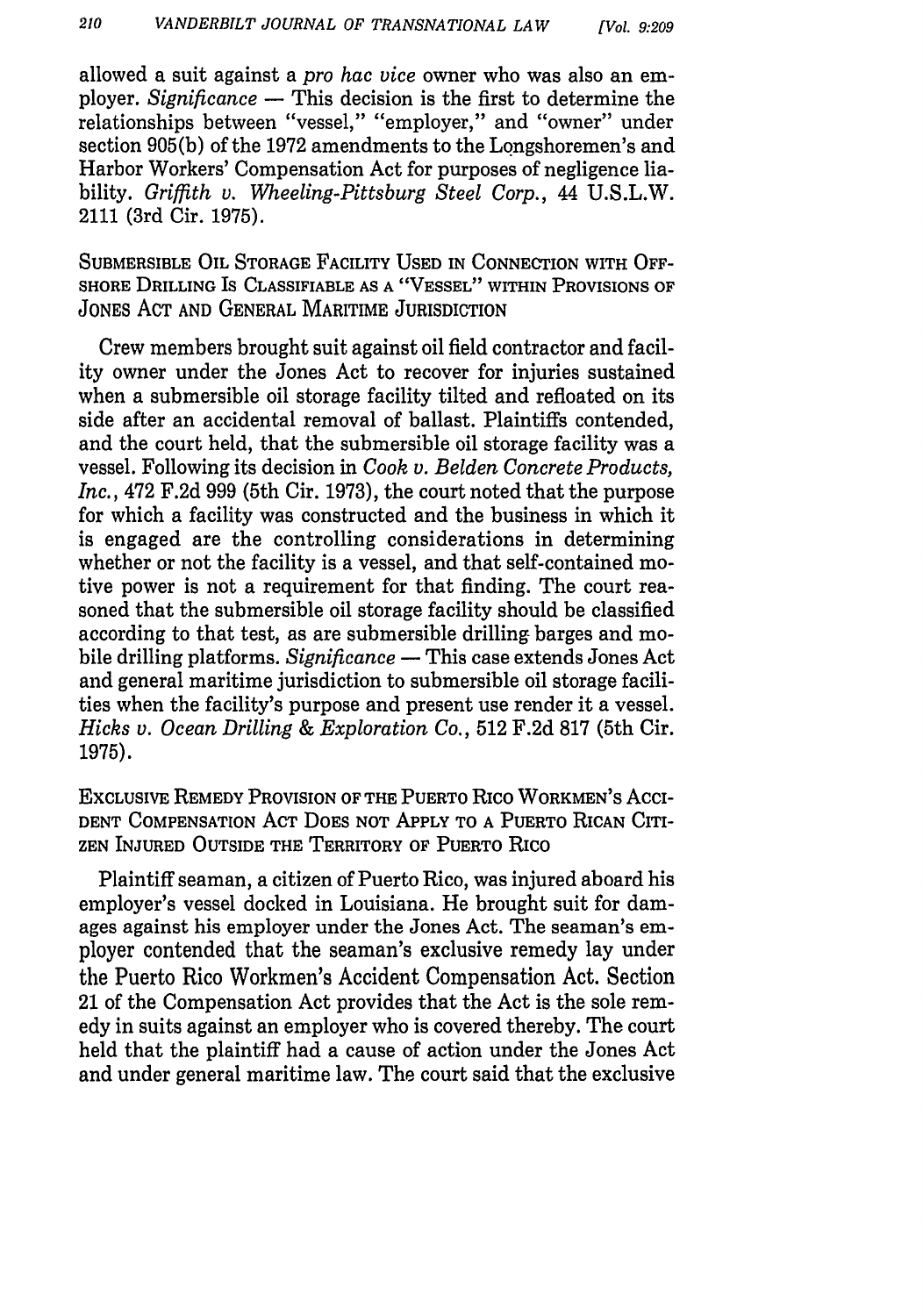*Winter 1976]*

remedy provision of the Compensation Act can override the Jones Act only if authority to do so has been given by Congress, and Congress had not yet given such authority. In granting the government of Puerto Rico control over the island of Puerto Rico and the adjacent waters, Congress did not grant the power to supplant federal maritime law outside those geographical limits. *Significance* - This holding limits the application of the exclusive remedy provision of the Puerto Rico Workmen's Accident Compensation Act to injuries occurring within the geographical limits of Puerto Rico. *Manuel Caceres v. San Juan Barge Co.,* 520 F.2d 305 (1st Cir. 1975).

DETERMINATION OF UNSEAWORTHINESS **CAUSED** BY CHARACTER OF **A** PERSON ABOARD Is LIMITED TO CREW MEMBERS' CONDITION

Plaintiff brought an action for wrongful death stemming from the axe murder of a steward aboard defendant shipowner's vessel. Relying on *Boudoin v. Lykes Bros. Steamship Co.,* 348 U.S. 336 (1955), plaintiff contended that the presence of the murderer on board rendered the ship unseaworthy. The court of appeals upheld the lower court's decision and denied recovery, holding that failure to establish that the attack was by a crew member, rather than by a passenger, precluded recovery on the ground of unseaworthiness. This decision is based on the distinction between "things about a ship" that must be reasonably fit, and cargo, which need not. The court reasoned that a murderous passenger was analagous to dangerous cargo, which need not be reasonably fit; therefore, plaintiff must show that the murderer was a crew member rather than a passenger in order to establish unseaworthiness. Significance -This case establishes that the condition of passengers aboard, like the condition of cargo, cannot render a vessel unseaworthy, even though the condition of a crew member can. *Smith v. American Mail Line, Ltd.,* \_\_\_\_ F.2d \_\_\_\_ (9th Cir. 1975).

# **2. COMMON MARKET**

EUROPEAN COMMUNITY DIRECTIVE REQUIRES THAT **IN** THE EVENT OF THE APPOINTMENT OF **A** SINGLE DIRECTOR, DISCLOSURE MUST BE **MADE** THAT HE REPRESENTS THE COMPANY ALONE

The Stuttgart Registrar of Companies ordered a local private limited liability firm to state its directors' power of representation, and to indicate, in the event only one director was appointed, whether the sole director alone represented the company. The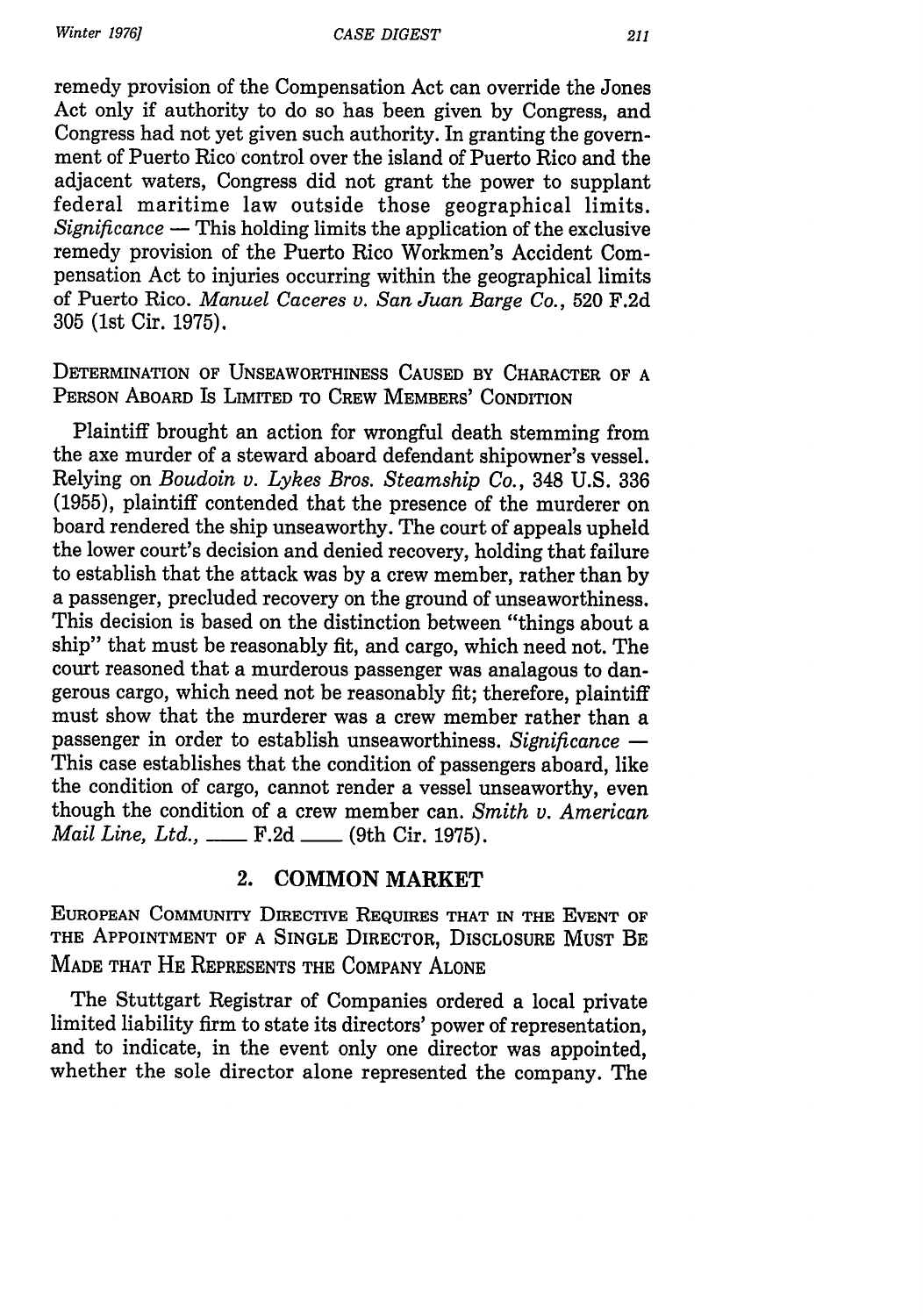company objected in non-adversary proceedings that the required statement was superfluous since, in view of the wording of entries in the register and according to legislation in force, it was clear that if only one director was appointed he alone represented the company. On appeal the Supreme Court of the Federal Republic of Germany found that the relevant statute as amended was designed to bring German law into line with the Council of the European Communities First Directive of March 9, 1968. To ensure that German law would be applied in a manner conforming to the requirements of Community law, the Supreme Court referred the issue to the Court of Justice of the European Communities pursuant to Article 177 of the EEC Treaty. The Court of Justice held that the Directive requires disclosure of the provisions as to representation applicable in the event of the appointment of several directors, or, in the event of the appointment of a single director, that he represents the company alone, even if his authority to do so clearly flows from national law. The Court of Justice reasoned that third parties cannot be expected to have full knowledge of the laws or current commercial practices of other member states and that this interpretation is necessary to facilitate obtaining essential information and to guarantee legal certainty in dealings between companies and third parties. *Significance* **-** This holding is an outgrowth of the intensification of trade between the Member States following the creation of the Common Market, and mandates the express statement of all relevant company information in official registers or records regardless of whether certain information follows automatically from national legislation or appears self-evident. *In re Firma Friedrich Haaga GmbH,* 2 CCH COMM. MKT. REP. 1 8389 (1974).

REQUIREMENT OF HABITUAL RESIDENCE FOR PROVIDING SERVICES WITHIN A MEMBER STATE IS INCOMPATIBLE WITH EUROPEAN ECONOMIC **TREATY** 

Van Binsbergen, a resident of the Netherlands, authorized Kortmann, also a Netherlands resident, to represent him in an unemployment insurance dispute with a Netherlands trade association. During the course of the proceedings, Kortmann transferred his residence to Belgium and from this new residence requested that the Centrale Raad van Beroep (court of last instance in social security matters) forward documents in his client's file to his new address. The registry of the court denied Kortmann's request and cited article 48 of the law on procedure, providing that only persons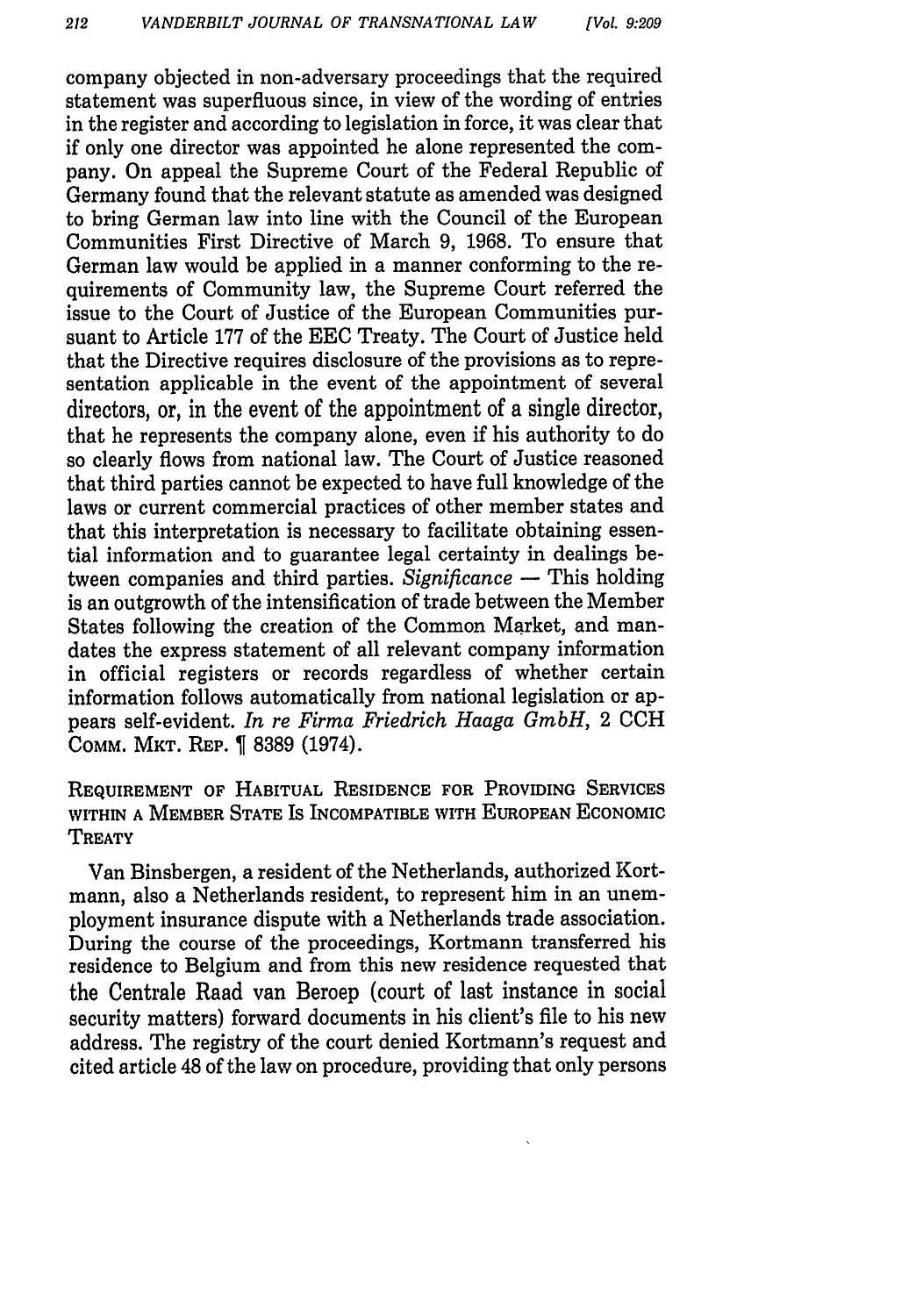*Winter 19761*

established in the Netherlands may act as legal representatives before the Netherlands court. Kortmann maintained that this denial was contrary to the provisions of articles 59 and 60 of the EEC, which provide for progressive abolition of restrictions on the freedom to provide services within the Common Market. The Centrale Raad van Beroep decided to stay the proceedings until the Court of Justice had given an interpretation of these articles. The Court held that legal representatives need not be permanently established within the state where the service is to be provided and that the national law of a Member State cannot, by imposing a requirement as to habitual residence within that state, deny persons established in another Member State the right to provide services, if the rendition of services is not subject to any special condition under the national law. The Court reasoned that an habitual residence requirement would circumvent the Articles' specific purpose to abolish all restrictions. The Court, however, recognized that specific professional standards may be imposed on a person providing the service and are compatible with the EEC if they relate to organization, qualifications, professional ethics, supervision and liability, and are consistently applied to all persons, as long as the person providing the service would escape those rules by being established in another Member State. *Significance* **-** The case abolishes all discriminatory restrictions on services within the Common Market, except when requirements for professional service are intended to bring about equality of treatment between the nationals of one Member State and the nationals of the other states of the Common Market. *Van Binsbergen v. Bestuur*, 2 CCH COMM. MKT. REP. **[8282 (1974)**.

## **3. JURISDICTION**

SERVICE OF **PROCESS ON** FOREIGN **GOVERNMENTAL AGENCIES** MAY BE EFFECTUATED **UNDER** F.R.C.P. RULE 83

Plaintiff-appellee was the assignee of construction contracts to build roads in Uruguay for the defendant-appellant, Ministry of Public Works. Plaintiff brought a breach of contract action in a California federal district court, in which the defendant challenged the service of process, moved for dismissal, and filed a document of withdrawal. A default judgment was entered. The appellant contended that service was inadequate, that the court lacked personal jurisdiction, and that the choice of a Uruguayan forum clause in the contract precluded American disposition of the case. The court held that the choice of forum clause controlled, following *The*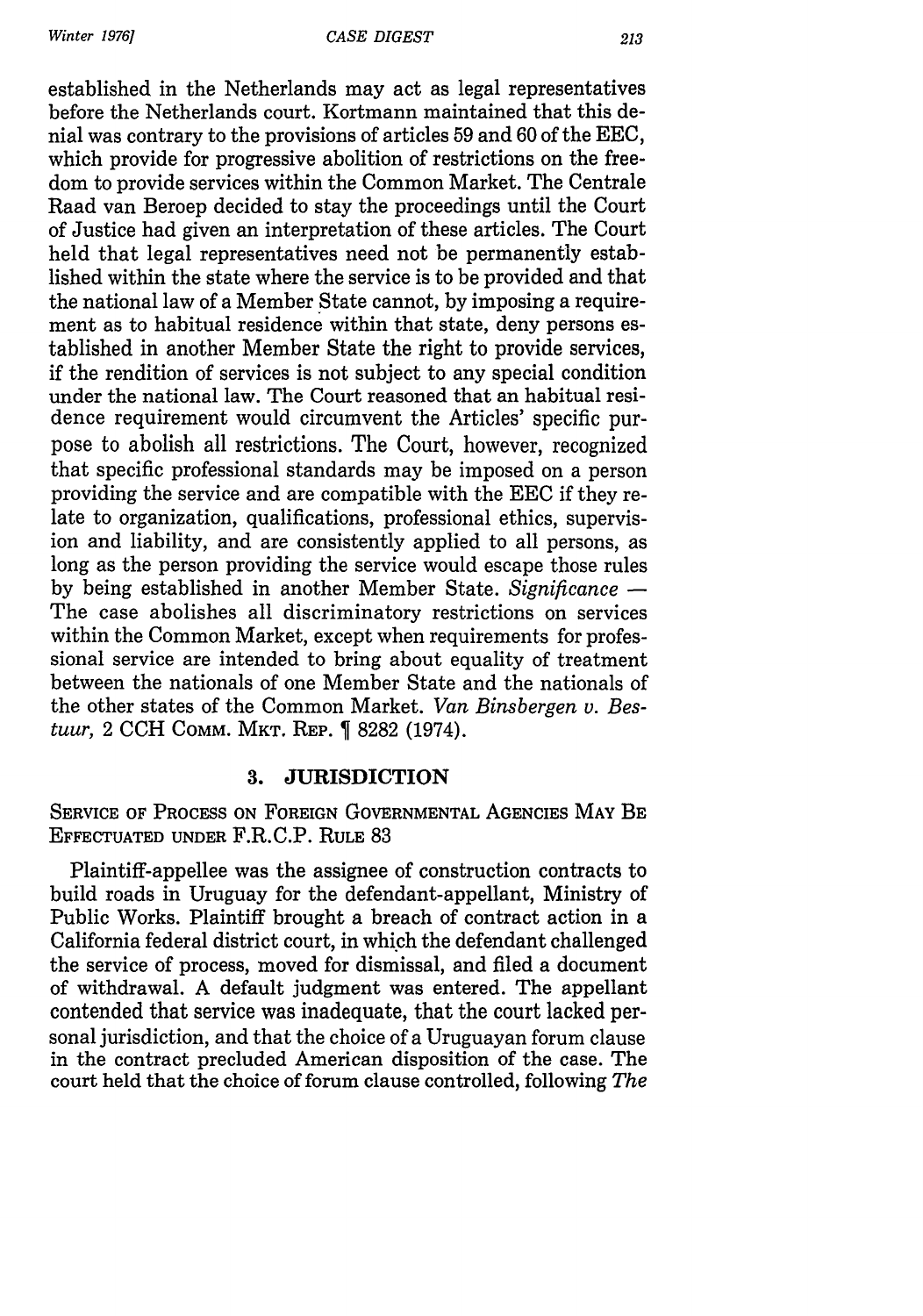*Breman v. Zapata Off-Shore Co.,* 497 U.S. 1 (1972). In dicta, the court stated that service upon a foreign governmental agency could be achieved by procedure fashioned by a district judge under F.R.C.P. Rule 83 if "reasonably calculated to give actual notice." *Significance* **-** The standard for adequate notice to a foreign governmental agency is F.R.C.P. Rule 83. *Republic International Corp. v. Amco Engineers, Inc.,* 516 F.2d 161 (9th Cir. 1975).

EXTRATERRITORIAL SECURITIES VIOLATIONS REQUIRE SIGNIFICANT Di-RECT IMPACT ON UNITED STATES TO WARRANT SUBJECT MATTER **JURISDICTION** 

Through a finance and development organization, the Canadian provincial government of Manitoba contracted with a Canadian corporation, which was completely, and allegedly covertly, owned by a United States citizen, to purchase, develop, and operate a forestry complex in exchange for timber concessions. Alleging fraud, the S.E.C. based jurisdiction on stateside acts, which included negotiation meetings, transfers of funds, domestic incorporation of involved parties, and use of interstate commerce. The defendants contended that the transactions were essentially foreign and without significant impact on the United States, and that by conferring jurisdiction, the court would ignore the manifest intent of Congress. The court examined the intent of Congress shown in the Securities Act of 1933 and the Securities Exchange Act of 1934 and held that the domestic impact was not direct and significant enough to warrant implementation of subject matter jurisdiction. The denial was based on findings that the investment was made by a single Canadian entity, that the securities were neither traded on the American market nor exposed to American investors, and that all but one of the contracts were executed extraterritorially. *Significance* - This decision articulates a general discretionary reluctance on the part of the court to find subject matter jurisdiction in the absence of a clear statement of legislative intent by the Congress. *Securities and Exchange Commission v. Kasser,* 391 F. Supp. 1167 (1975).

### 4. LAW OF THE **SEA**

LOWER COOK INLET IS NOT AN HISTORIC BAY **AND** CONSEQUENTLY TITLE TO SUBMERGED LANDS IN THE AREA IS IN THE UNITED STATES, NOT ALASKA

The State of Alaska offered submerged lands in lower Cook In-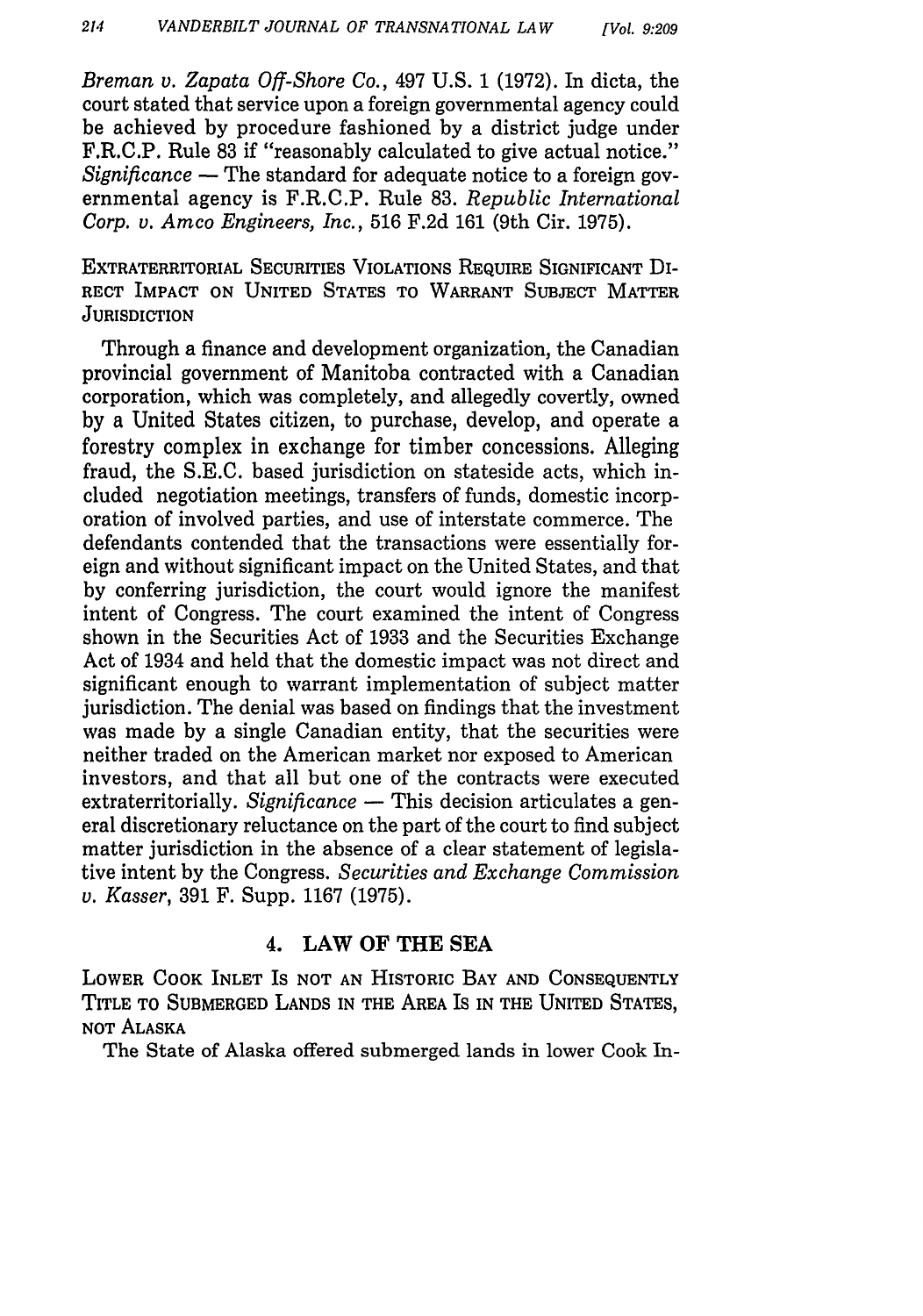let for oil and gas leases. The United States, contending it had rights to the lower inlet superior to Alaska's because the lower inlet constituted high seas, brought suit to quiet title and for injunctive relief. Overruling the ninth circuit, the Supreme Court held that lower Cook Inlet was neither an historic bay nor under the jurisdiction of Alaska because the evidence proffered was insufficient to show that Alaska traditionally asserted and maintained dominion over the lower inlet with the acquiescence of foreign nations. *Significance* **-** This case decides the question, important to energy companies as well as the governments involved, of whether lower Cook Inlet is an historic bay and which government shall control the lands submerged below it. *United States v. Alaska,* 95 **S.** Ct. 2240 (1975).

### **5. SHIPPING**

CARGO CONSIGNEE LIABLE FOR CONTRIBUTION TO CARRIER WHERE DE FACTO JASON CLAUSE FOUND **IN** VOYAGE CHARTER

Plaintiff carrier's negligence caused the Captayannis **"S"** to run aground, leaving the cargo intact but rendering the ship a constructive total loss. Carrier sought to compel contribution in general average from defendant cargo consignee on the basis of the voyage charter. Defendant contended that it was not liable for contribution in general average in the absence of a Jason Clause in the bills of lading. The court recognized that bills of lading normally constitute a complete statement of the contract of carriage, but nevertheless held the defendant liable for contribution. The holding was based on a finding that the voyage charter contained a *de facto* Jason Clause of which defendant had notice, and upon the privity of defendant to the entire contract of carriage including the voyage charter. *Significance* **-** This holding extends the liability of a cargo consignee to the shipper for contribution in general average when the consignee has notice of a Jason Clause set forth in a voyage charter to which the consignee was privy. *Sarantex Shipping Co. v. Wilbur-Ellis Co.,* 391 F. Supp. 884 **(D.** Ore. 1975).

# **6.** TAXATION

INTERNAL **REVENUE** CODE SECTION 911(a)(1) PERMrrs THE EXCLUSION OF INCOME EARNED ABROAD IF THE TAXPAYER IS A BONA FIDE FOREIGN **RESIDENT** FOR THE PERIOD FOR WHICH THE RETURN Is **MADE**

Taxpayer, a United States citizen, was a resident in Argentina